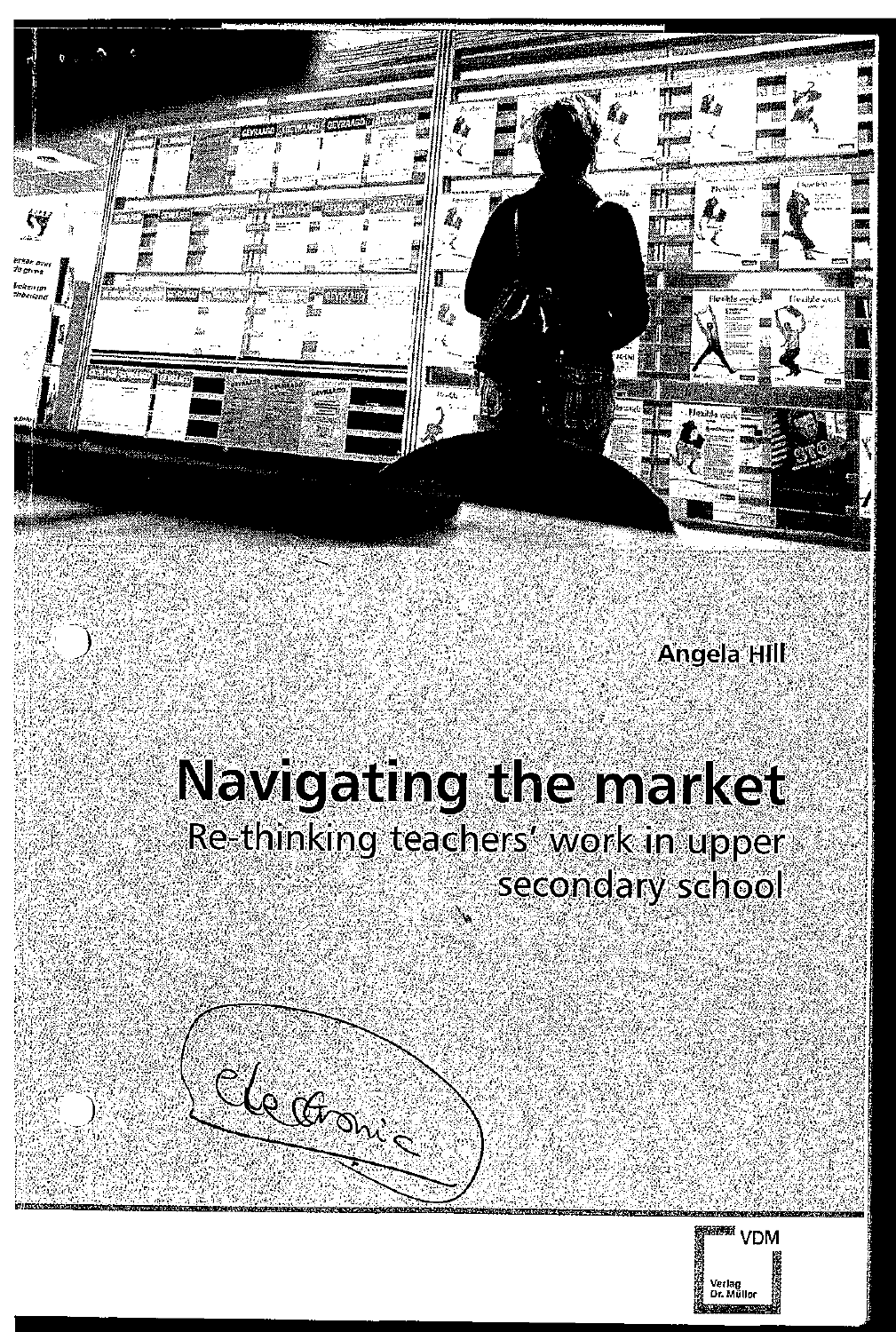$\mathcal{L}$ 

## **Navigating the market**

I Re-thinking teachers' work in upper secondary school

 $\mathcal{L}^{\mathcal{L}}$ 

ประดังสังคม จังกับ จังกรรม ( ) ร

VDM Verlag Dr. Müller

 $\hat{\mathbf{v}}$